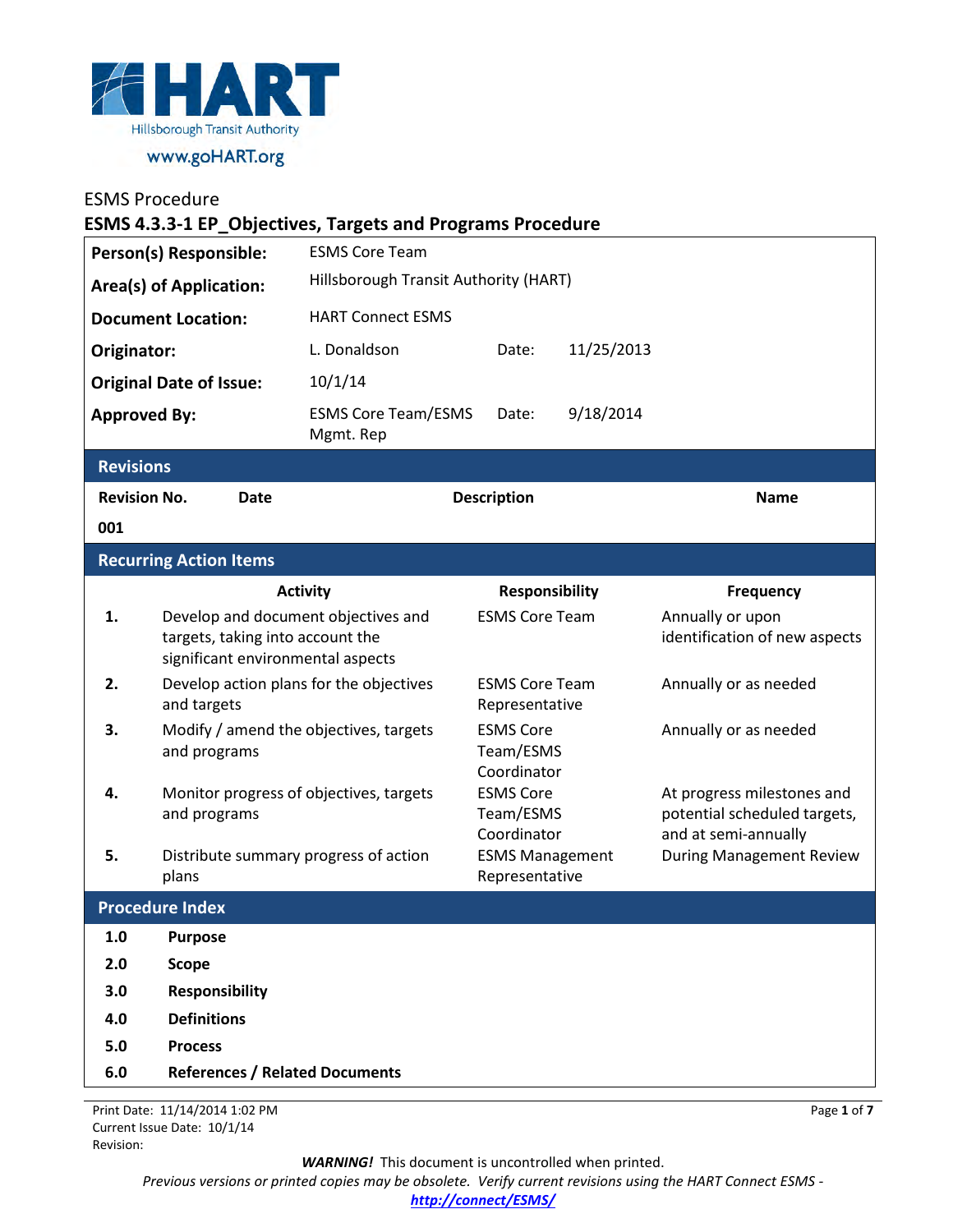

# **ESMS 4.3.3-1 EP\_Objectives, Targets and Programs Procedure**

## **1.0 Purpose**

- 1.1 The purpose of this procedure is to establish practices related to the identification, establishment, implementation and maintenance of objectives and targets associated with the Hillsborough Transit Authority.
- 1.2 This procedure also establishes practices related to the development and maintenance of environmental programs (or action plans) used to manage and ensure progress toward the objectives and targets.

### **2.0 Scope**

- 2.1 This procedure is responsive to element **4.3.3 Objectives and Targets** of the ISO 14001:2004 Standard and covers operations of Hillsborough Transit Authority.
- 2.2 The scope of establishing the environmental programs (or action plans) relate to managing those activities, products and services that are under the control or influence of Hillsborough Transit Authority, and can impact the ability to achieve the environmental objectives and targets.
- 2.3 The environmental programs (or action plans) contain the identification and allocation of resources and responsibilities at each relevant function and level to provide the structure and framework for achieving the objectives and targets of HART.

## **3.0 Responsibility**

- 3.1 **Executive Management** is responsible for:
	- 3.1.1 Reviewing and endorsing the initial objectives, targets and programs at an Executive Management Review meeting.
	- 3.1.2 All major changes to the objectives, targets and programs recommended by the ESMS Core Team will also be endorsed during the Executive Management Review meeting. The frequency of Management Review is detailed in *ESMS 4.6-1 EP\_Management Review Procedure*.

### 3.2 **ESMS Management Representative** is responsible for:

- 3.2.1 Meeting with the ESMS Core Team for the initial development and for **annual** review of objectives, targets and programs, or more frequently if physical or operational changes are made at Hillsborough Transit Authority.
- 3.2.2 Meeting with Executive Management for initial development and for **annual** review of objectives, targets and programs, or more frequently if physical or operational changes are made at Hillsborough Transit Authority.
- 3.3 **ESMS Core Team** is responsible for: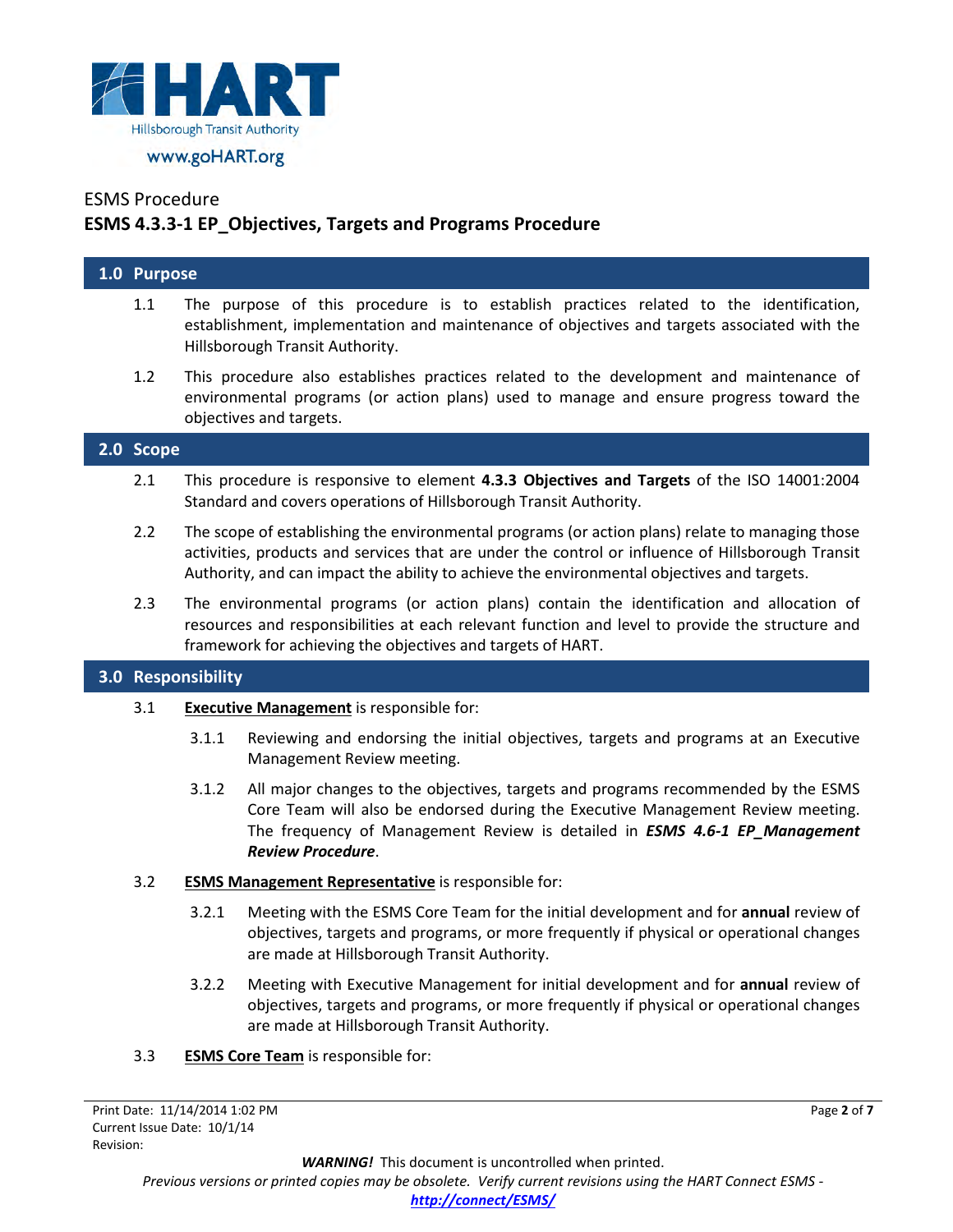

## **ESMS 4.3.3-1 EP\_Objectives, Targets and Programs Procedure**

- 3.2.3 The initial development and for **annual** review of objectives, targets and programs to reflect changes to Hillsborough Transit Authority operations.
- 3.2.4 At a minimum, the ESMS Core Team will reassess the programs **annually** and make any necessary modifications to existing environmental programs (or action plans), develop new programs or discontinue existing programs.
	- Particular attention should be focused on changes to Hillsborough Transit Authority operations that affect significant environmental aspects.
	- This may be conducted concurrently with the aspect evaluation.

#### 3.4 **ESMS Coordinator** is responsible for:

- 3.2.5 Scheduling a meeting with the ESMS Core Team for initial development and **annual** review of objectives, targets and programs, or more frequently if physical or operational changes are made at Hillsborough Transit Authority;
- 3.2.6 Ensuring the ESMS Management Representative and Executive Management **annually** review of objectives, targets and programs, or more frequently if physical or operational changes are made at Hillsborough Transit Authority.
- 3.2.7 Ensuring that current copies of the objectives, targets and programs are maintained in the (designate a location) files;
- 3.2.8 Ensuring that this review is documented and attendance recorded (i.e. agendas, sign in sheets, and meeting minutes).

These documented discussions will provide evidence of the decision making process for establishing, implementing and maintaining objectives, targets and programs; and

- 3.2.9 Ensuring that minutes of all meetings are maintained and distributed to the ESMS Core Team.
- 3.5 **All Employees** are responsible for:
	- 3.2.10 Assignment of responsibilities within the *ESMS 4.3.3-3 ED, ESMS 4.3.3-3.2 ED and ESMS 4.3.3-3.3 ED\_Objectives, Targets & Programs Action Plans 1, 2 and 3* may occur at many levels of Hillsborough Transit Authority.
		- This procedure considers objectives, targets and programs pertinent to environmental management for all persons working for or on behalf of the HART.

## **4.0 Definitions**

4.1 Refer to *ESMS 4.4.4-2 EP\_ESMS Related Definitions Procedure*.

### **5.0 Process**

Print Date: 11/14/2014 1:02 PM Current Issue Date: 10/1/14 Revision:

Page **3** of **7**

*WARNING!*This document is uncontrolled when printed. *Previous versions or printed copies may be obsolete. Verify current revisions using the HART Connect ESMS [http://connect/ESMS/](http://connect/ESMS/default.aspx)*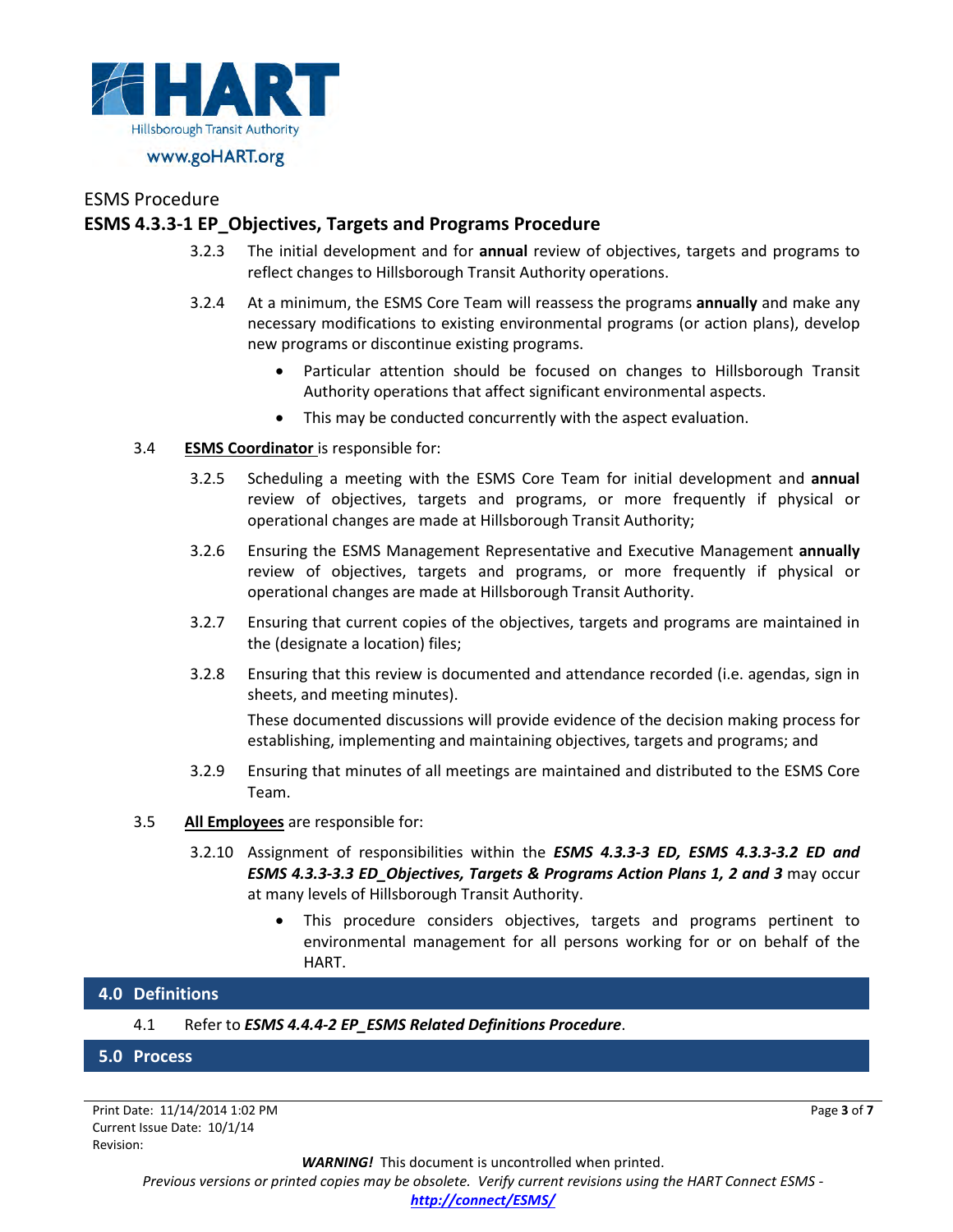

## **ESMS 4.3.3-1 EP\_Objectives, Targets and Programs Procedure**

### 5.1 **Developing Objectives and Targets:**

5.1.1 Environmental objectives and targets shall be developed and documented at relevant functions and levels within the HART.

They will be documented on *ESMS 4.3.3-3 ED, ESMS 4.3.3-3.2 ED and ESMS 4.3.3-3.3 ED\_Objectives, Targets & Programs Action Plans 1, 2 and 3.*

- 5.1.2 Objectives and targets will be consistent with the environmental policy. Objectives must address the commitment to the prevention of pollution.
- 5.1.3 When establishing the HART's objectives and targets the ESMS Core Team will take into account the:
	- 5.1.3.1 Legal and other requirements, as documented in *ESMS 4.3.2-1 EP\_Legal & Other Requirements Procedure*.
	- 5.1.3.2 Significant environmental aspects, as documented in *ESMS-4.3.1-1 EP\_ Environmental Aspects Procedure*.
- 5.1.4 When establishing the objectives and targets the ESMS Core Team will also consider:
	- 5.1.4.1 Technological options;
	- 5.1.4.2 Financial, operational and business requirements;
	- 5.1.4.3 Views of interested parties;
	- 5.1.4.4 Environmental Policy;
	- 5.1.4.5 Commitment to continual improvement.
- 5.1.5 *Objectives* will represent environmental goals and will have an associated quantifiable target that the HART can reasonably be expected to meet.
- 5.1.6 *Targets* **will** provide quantifiable milestones for measuring the HART's performance against set objectives.
- 5.2 Developing environmental programs (or action plans):
	- 5.2.1 Environmental programs shall be established that list the specific tasks or means by which to achieve the desired objective and target.
	- 5.2.2 For each objective and target, one or more tasks will provide a step-by-step description of how the objective and target will be achieved.
	- 5.2.3 Environmental programs will be completed and documented in a logical sequence, with objectives, targets and tasks building upon each other to reach the all the identified objectives and targets. The objectives, targets and environmental programs will be documented on the same form as listed in **5.1.1** above.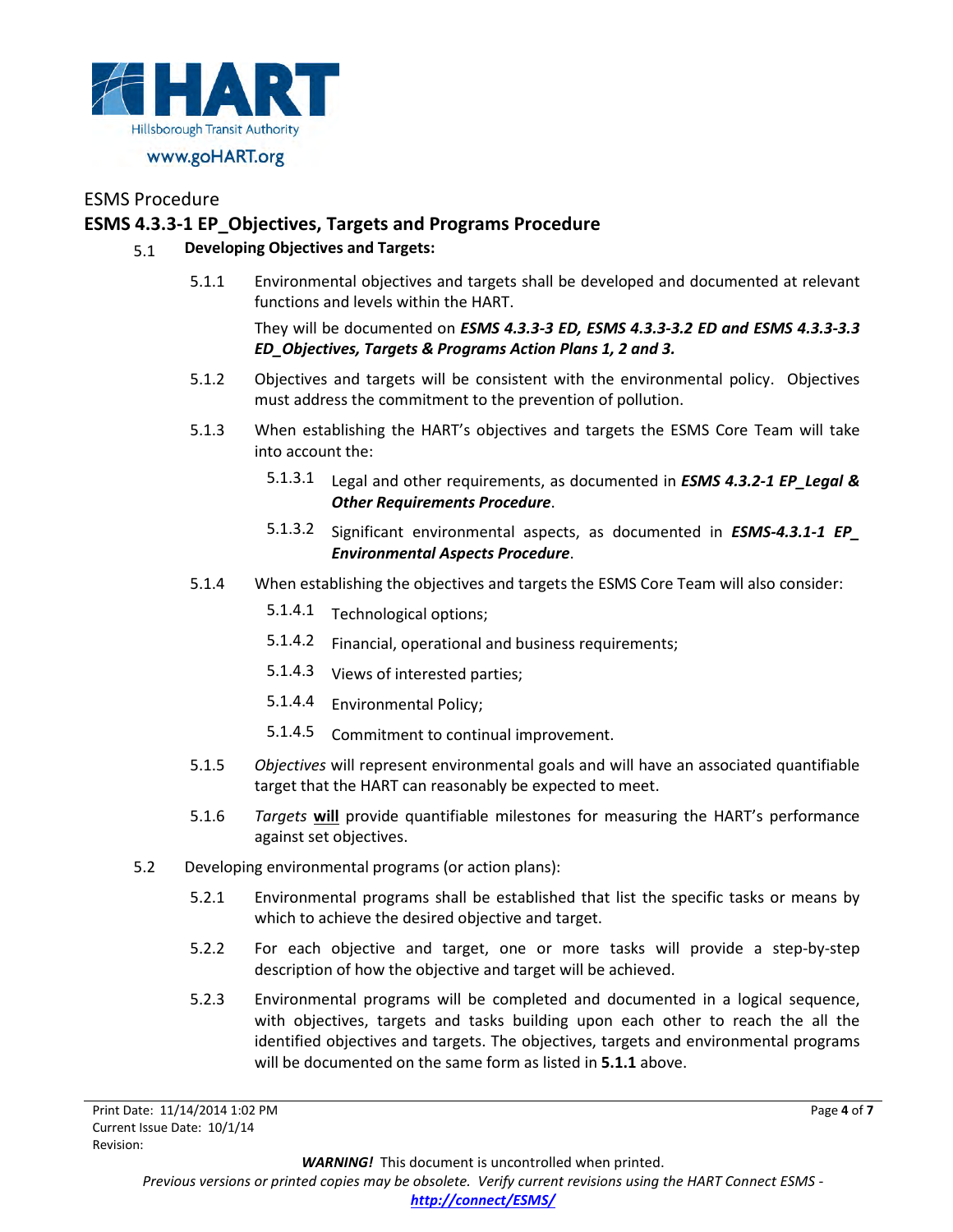

## **ESMS 4.3.3-1 EP\_Objectives, Targets and Programs Procedure**

- 5.2.4 Environmental programs will designate the responsible position or authority for each task listed. Relevant functions and levels of the organization necessary to complete tasks will be addressed.
- 5.2.5 Environmental programs will include the time frame for completion of each task.
- 5.2.6 Environmental programs will be developed and maintained by the ESMS Core Team. The ESMS Core Team should use their judgment in developing the tasks so they are practical and realistically obtainable for the HART.

### 5.3 **Implementing and Maintaining the** *ESMS 4.3.3-3 ED, ESMS 4.3.3-3.2 ED and ESMS 4.3.3-3.3 ED\_Objectives, Targets & Programs Action Plans 1, 2 and 3*

5.3.1 The *Start Date* and *Date Fully Completed* will define the overall objective, target and program. The *Date Fully Completed* will indicate that all items are complete and the action plan is closed.

The *Date of Issue* and *Effective until date* will document the periodic updates or annual reviews of the objectives, targets and programs and demonstrates that the items are on-going.

- 5.3.2 The objective and target action plans will be periodically reviewed and revised and take into consideration legal and other requirements as well as views of interested parties.
- 5.3.3 The *ESMS 4.4.5-1 EP\_Control of Documents Procedure* should be reviewed for additional guidelines relating to establishing, documenting and revising the objectives, targets and programs.
- 5.3.4 As a means of ensuring that the HART is progressing towards satisfying its objectives, targets and programs; and that they are current and reflective of the nature and scale of their operations the ESMS Core Team will review each objective, target and program semi-annually. An *unscheduled* review may be required prior to a *scheduled*  review due to changes in processes, operations or the considerations listed in **5.1** above.
- 5.3.5 A review of the *ESMS 4.3.3-3 ED, ESMS 4.3.3-3.2 ED and ESMS 4.3.3-3.3 ED\_Objectives, Targets & Programs Action Plans 1, 2 and 3* will include an evaluation toward the progress for achieving the tasks detailed in the **6.0 Programs Plan** section. Progress will be documented in section 6.0 and 7.0 in accordance to the *ESMS 4.5.1-1 EP\_Monitoring & Measurement Procedure*. If there is a failure to meet the *ESMS 4.3.3-3 ED, ESMS 4.3.3-3.2 ED and ESMS 4.3.3-3.3 ED\_Objectives, Targets & Programs Action Plans 1, 2 and 3*, the Environmental Management Representative will evaluate and document the root cause of the nonconformance and take the required action to keep the program on track. The root cause and actions taken will be tracked and carried out in accordance to the *ESMS 4.5.3-1 EP\_Nonconformity, Corrective &*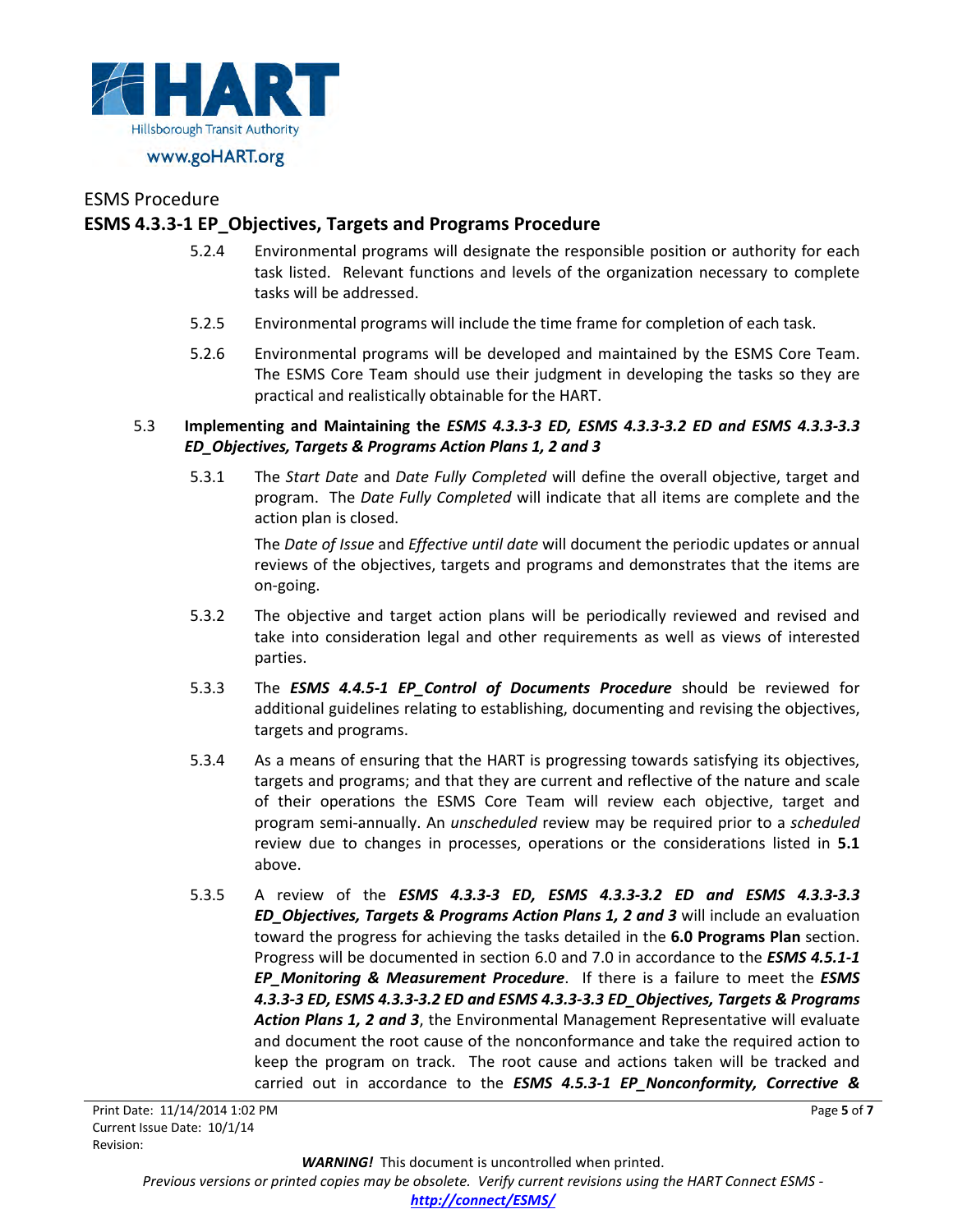

## ESMS Procedure **ESMS 4.3.3-1 EP\_Objectives, Targets and Programs Procedure** *Preventive Action Procedure*.

- 5.3.6 Upon completion of a review, the *ESMS 4.3.3-3 ED, ESMS 4.3.3-3.2 ED and ESMS 4.3.3-3.3 ED\_Objectives, Targets & Programs Action Plans 1, 2 and 3* documents will be saved as a record. The saved documents will include a record of the review and a record of the *ESMS 4.3.3-3 ED, ESMS 4.3.3-3.2 ED and ESMS 4.3.3-3.3 ED\_Objectives, Targets & Programs Action Plans 1, 2 and 3* in its current state.
	- The record retention time is prescribed by the associated legal or nonregulatory requirements and should be listed in the *ESMS 4.5.4-1 EP\_Control of Records Procedure*.
	- If no record retention time is related with the *ESMS 4.3.3-3 ED, ESMS 4.3.3-3.2 ED and ESMS 4.3.3-3.3 ED\_Objectives, Targets & Programs Action Plans 1, 2 and 3* and the review, the record will be retained for at least 5 years.

## **6.0 References / Related Documents**

- **6.1** *ESMS 4.6-1 EP\_ Management Review Procedure*
- **6.2** *ESMS-4.3.3-2 ED\_Objectives, Targets & Programs Action Plans*
- **6.3** *ESMS-4.4.4-2 EP\_ESMS Related Definitions Procedure*
- **6.4** *ESMS-4.3.2-1 EP\_Legal & Other Requirements Procedure*
- **6.5** *ESMS 4.3.1-1 EP\_Environmental Aspects Procedure*
- **6.6** *ESMS-4.4.5-1 EP\_Control of Documents Procedure*
- **6.7** *ESMS-4.5.1-1 EP\_Monitoring & Measurement Procedure*
- **6.8** *ESMS-4.5.3-1 EP\_Nonconformity, Corrective & Preventive Action Procedure*
- **6.9** *ESMS-4.5.4-1 EP\_Control of Records Procedure*

### **6.10** *ISO 14001:2004 Standard: 4.3.3 Objectives, Targets and Programs*

The organization *shall* establish, implement and maintain documented environmental objectives and targets, at relevant functions and levels within the organization.

The objectives and targets *shall* be measurable, where practicable, and consistent with the environmental policy, including the commitments to prevention of pollution, to compliance with applicable legal requirements and with other requirements to which the organization subscribes, and to continual improvement.

When establishing and reviewing its objectives and targets, an organization *shall* take into account the legal requirements and other requirements to which the organization subscribes, and its significant environmental aspects. It *shall* also consider its technological options, its